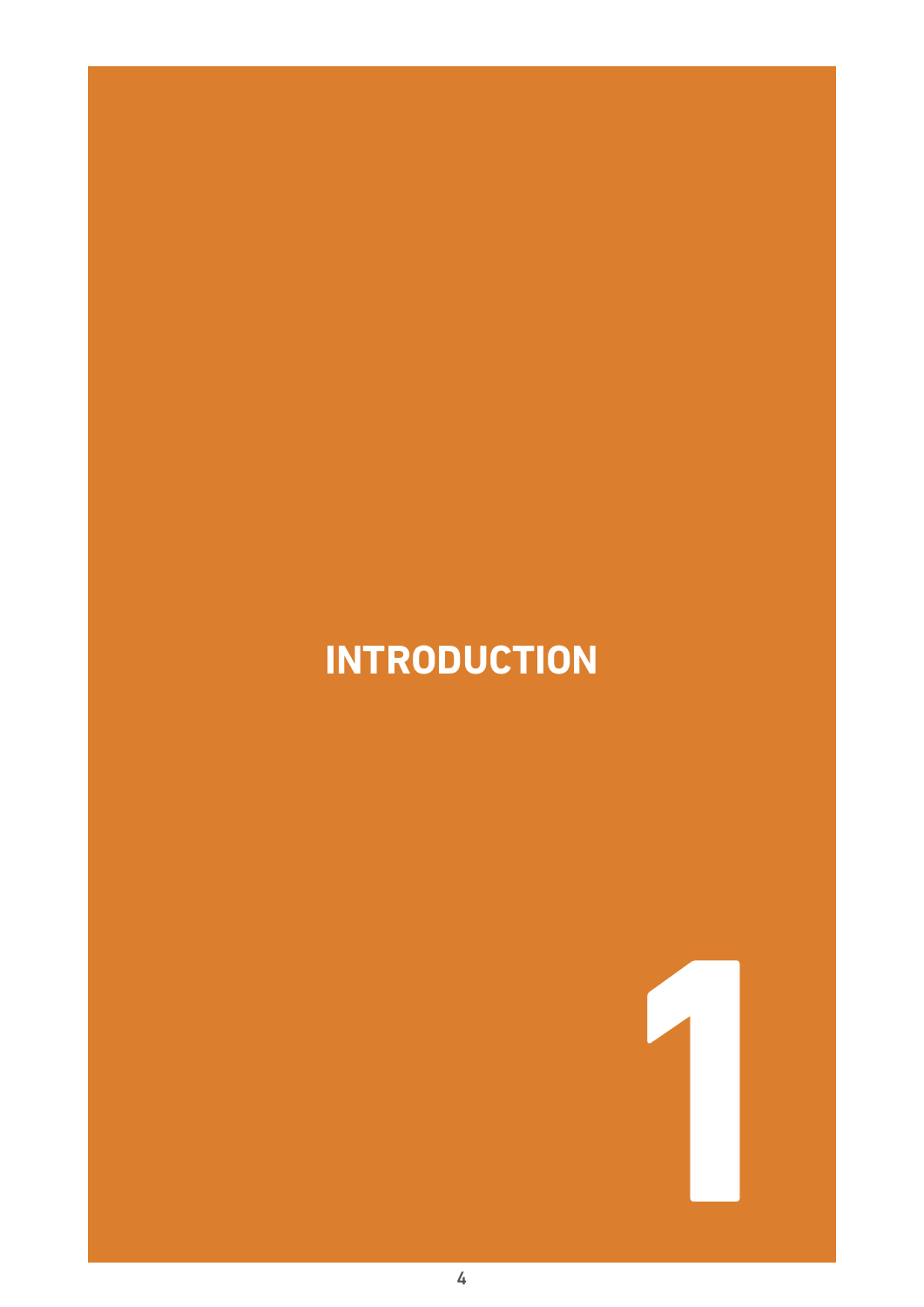## **What is the Best Practice Guidance for Mental Health Services?**

There is increased expectation by mental health service staff, service users, families and carers that services are based on scientific evidence, knowledge gained from clinical experience, and service users' values and preferences.

The aim of the HSE Best Practice Guidance is to inform mental health services in Ireland of best mental health care practices. The principles within the guidance document are reflective of the current mental health quality and safety agenda, mental health legislation and service user expectations. When fully implemented and adopted, the Guidance will significantly contribute towards ensuring that children and adults who use Irish mental health services receive a high quality, recovery oriented, safe service that is responsive to their needs.

The document provides a basis for better governance in planning and managing services, measuring improvement, identifying and addressing gaps, areas of concern or deterioration in the quality and safety of the services provided. It consists of best practice guidance, checklists and a self assessment framework, which are intended to support and guide further quality improvement within mental health services. The document should not sit apart from other quality developments, but should be seen as a part of the ongoing quality improvement reforms within mental health services and the wider health services.

This Best Practice Guidance is a practical tool and is based on legislation and best available evidence. It has been developed in consultation with staff, service users, families and carers. It is one composite document that includes:

- The *Mental Health Act (2001)* as amended, Statutory Instruments, Rules, Regulations and Codes of Practice.
- The Mental Health Commission Quality Framework (2007).
- The Mental Health Commission Judgement Support Framework (2017 Version 4).
- Other National legislation and HSE policies and procedures.
- National and International Best Practice.

It sets out the key principles of quality and safety that should be applied in any mental health setting. It is informed and underpinned by the principles of recovery, which encompasses personal recovery as something worked towards and experienced by the person with mental illness and, clinical recovery, which is the contribution made by healthcare staff in supporting and facilitating the person in their journey towards recovery.

Mental health services are now being asked to self assess against this guidance in order to identify both good practice and areas where improvements can be made. The result of the self assessment will provide an opportunity for mental health services to acquire a shared understanding of the quality of care being provided and the further improvements that need to occur in providing a quality, safe and effective service.

Direct components of the *Mental Health Commission Judgement Support Framework, Mental Health Act 2001* and relevant rules and Codes of Practice have been taken from these documents to support services to meet the regulatory requirements.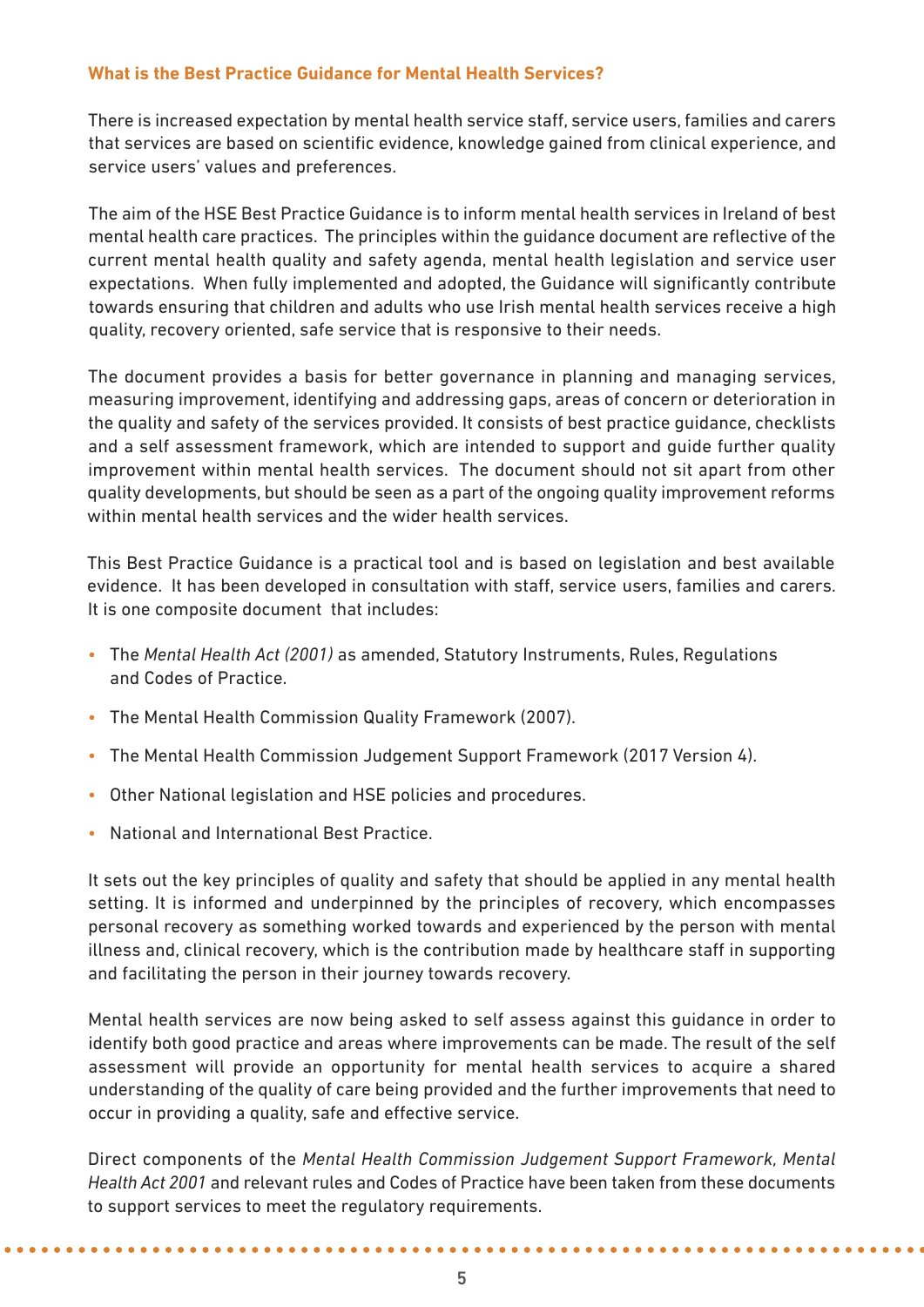#### **Why was the Best Practice Guidance developed?**

There is an increased expectation on performance of services in relation to legislation, rules and codes of practice. This can prove challenging as it is often difficult for all involved in mental health services to gain clarity and understanding of all the legislative and best practice requirements in existence. This Best Practice Guidance has been developed with the intention of bringing together key mental health legislative and best practice requirements into one user friendly guide. The Guidance will assist the mental health service to improve its overall performance, and further develop a culture of continuous quality improvement with a focus on service users and on quality outcomes.

As information and measurement are central to improving the quality of care, this guidance document provides practical tools and checklists. Furthermore, a self assessment framework has also been developed to enable mental health services to self-assess their services against the Best Practice Guidance. This will contribute to ensuring compliance with legislative regulations, rules and requirements. Additionally, services will have the ability to recognise what is working well and what requires improvement in a systematic, structured way. The implementation of the Best Practice Guidance will complement and support existing processes in mental health services and give a shared voice to the expectations of service users, service providers and the public.

#### **How was the Best Practice Guidance developed?**

This national project was instigated by the National Director for Mental Health and forms part of the Mental Health Division Operational Plan for 2016 and 2017. The Best Practice Guidance was developed by the Quality Service User Safety (QSUS) department within the HSE National Mental Health Division, in collaboration with the National Steering and Project groups, who were instrumental in the development and approval of this Guidance. The QSUS team works strategically at national level to support service users, managers and clinicians across the country to ensure Ireland's Mental Health Services are safe and of the highest possible quality.

The development of this Guidance commenced in May 2016 in consultation with service users, carers, families, advocacy groups and staff from mental health services. The aim of this collaborative approach was to identify what was required and subsequently enable the smooth introduction of the Guidance into all mental health services.

An initial draft Guidance document and self assessment framework was developed and piloted in four services across Ireland. The four pilot sites were:

- **Sligo** A Community Adult Mental Health Team
- **Dublin** The Child and Adolescent Mental Health Service in Linn Dara
- **Ballinasloe, Galway** The Psychiatry of Later Life team (Sector 2)
- **Cork** The Approved Centre at Cork University Hospital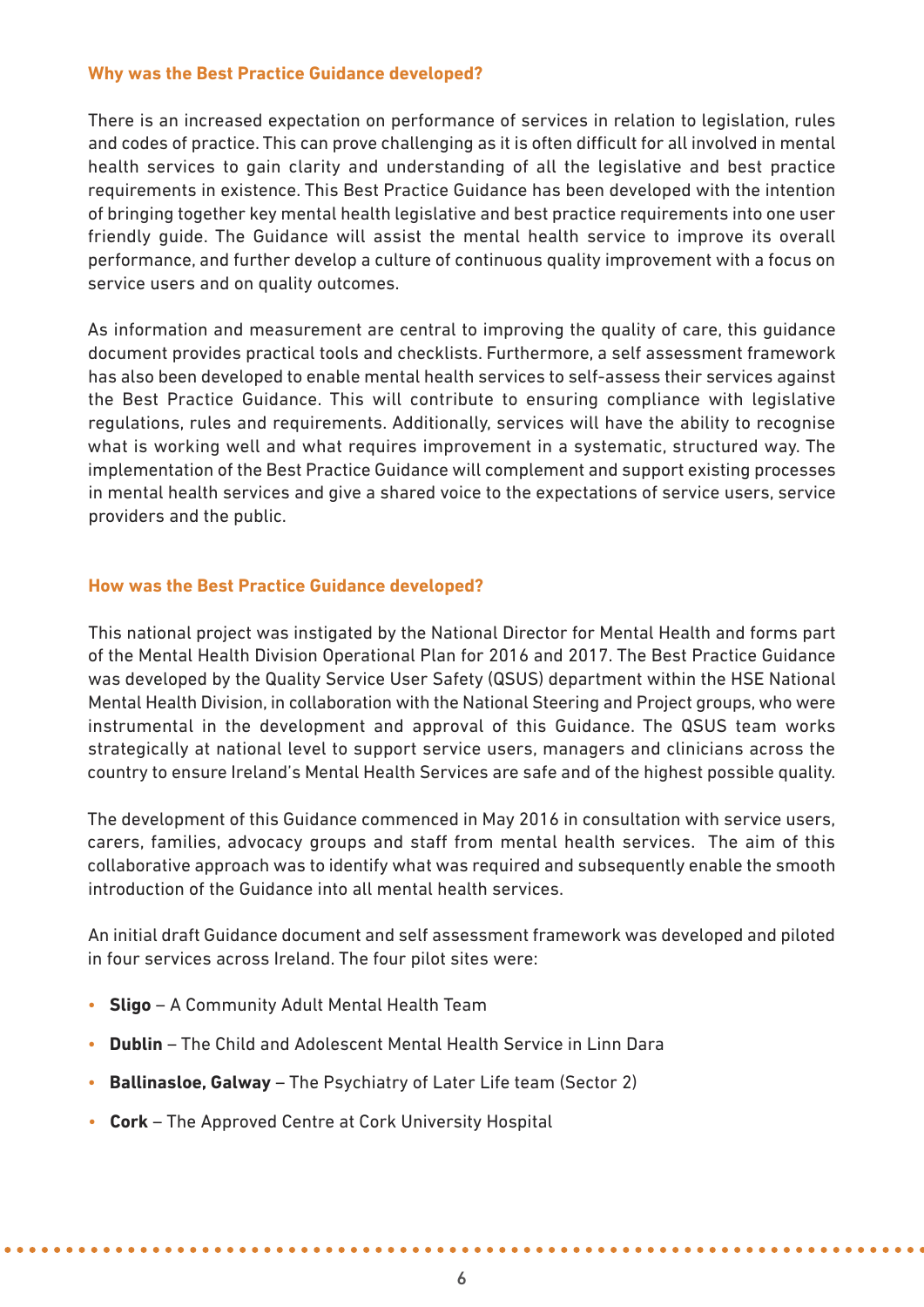Each pilot site had a self assessment team; who tested their services against the draft Guidance, using the draft self assessment framework. The self assessment teams included a Consultant Psychiatrist, Management Staff, relevant members of the Multi-Disciplinary Team (including, where possible Social Workers, Psychologists, Occupational Therapists and Nurses) service users and carers.

The learning from the pilot sites enabled the Best Practice Guidance and the self assessment framework to be further refined. The pilot project was extremely beneficial in that it also resulted in identifying factors that would support the roll out of the Best Practice Guidance nationally.

# **Feedback from Pilot Sites**

Some of the pilot participants included comments about their experience.

'involvement in the Draft HSE Best Practice Guidance process was very useful for the team as it gave us an opportunity to scrutinise our performance with regard to adherence to best practice. We were also pleased to discover that we do, in fact, already meet many of the aims in the areas we looked at. In our efforts towards continuous improvement, the experience gave us the target for the future'

'the guidelines were a great way of generating ideas for improvement'

'it's great that frontline staff are involved in the development of these guidelines. It was refreshing that the division asked working Multi Disciplinary Teams (MDT) to consider the practicalities of using the Guidance'

'the involvement of carers in the process was invaluable and the carer in our team appreciated the experience of being a respected member of the team'

'working through the Guidance really helped bring the team together'

'being involved in the pilot was an opportunity to join the dots for safer better healthcare in a Child Adolescent, Mental Health Service (CAMHS) setting'

# **Figure 1 – Comments from pilot participants.**

Following the extensive pilot and consultation process, the document was approved and signed off by the Steering Group and Project Group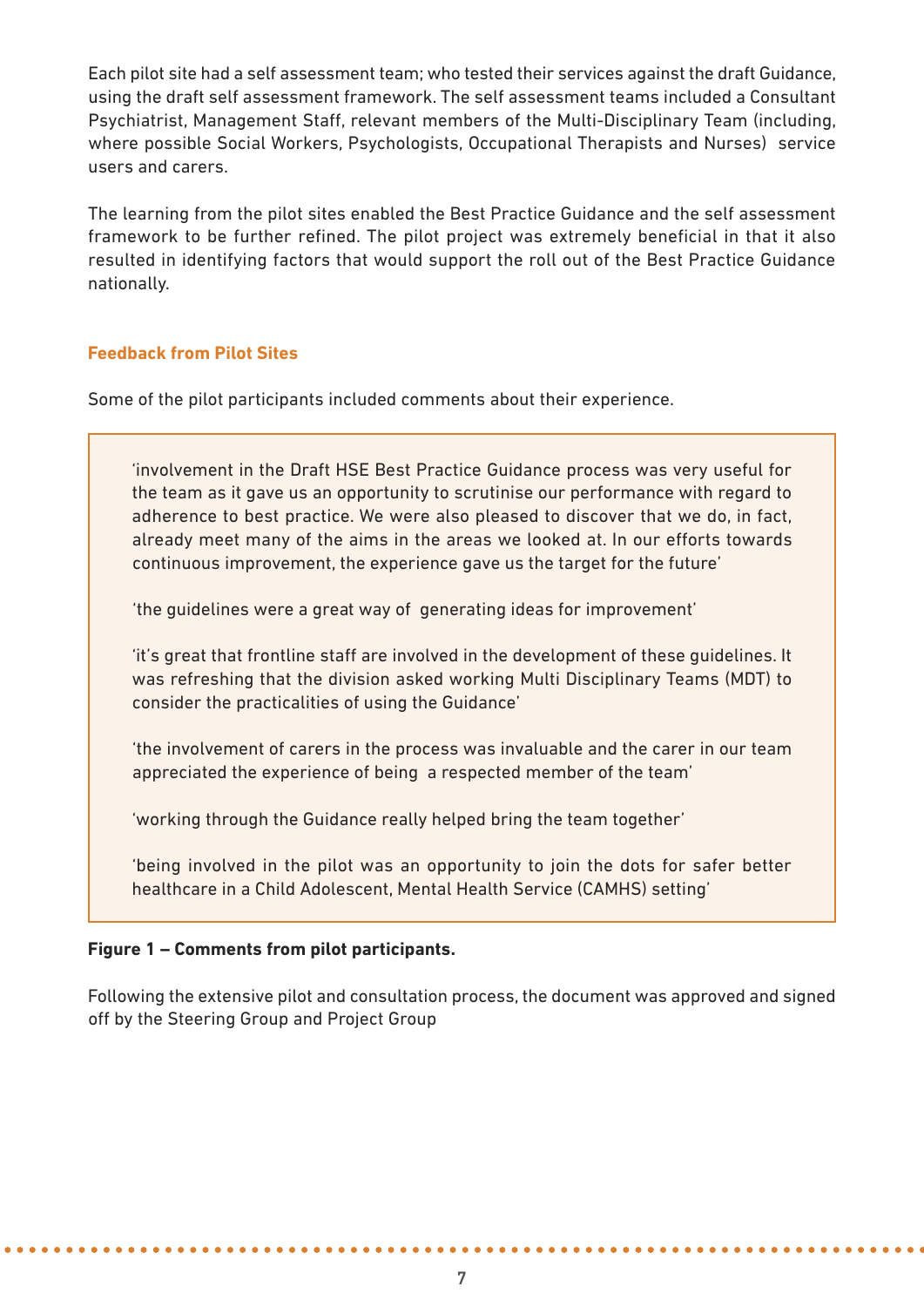## **What is the scope of the Best Practice Guidance?**

The Best Practice Guidance is applicable to all staff and management working in mental health services provided by the HSE and those mental health services funded by the HSE.

The Guidance is sponsored by the National Director Mental Health and the National Management Team.

Effective use of the Guidance requires the whole service to be committed to improving its performance. This is an essential element for success and it requires strong leadership.

#### **What does the Best Practice Guidance mean to service users?**

The Best Practice Guidance recognises that service user centricity is the cornerstone of service delivery. It describes high quality, safe and reliable mental health care. The Guidance also: -

- Creates a basis for improving the quality and safety of mental health services in line with legislation, regulation, rules, codes of practice and best practice.
- Can be used by service users to understand what high quality, accessible, inclusive and safe mental health services look like.
- Can be used in day to day practice by staff to encourage a consistent level of quality and safety across all mental health services.

• Gives a voice to the service user and encourages collaboration. on service user's recovery journey.

- Seeks to involve service users, families and carers in assessing the quality of the mental health services.
- Enables more transparency to service users, families, carers and the public.

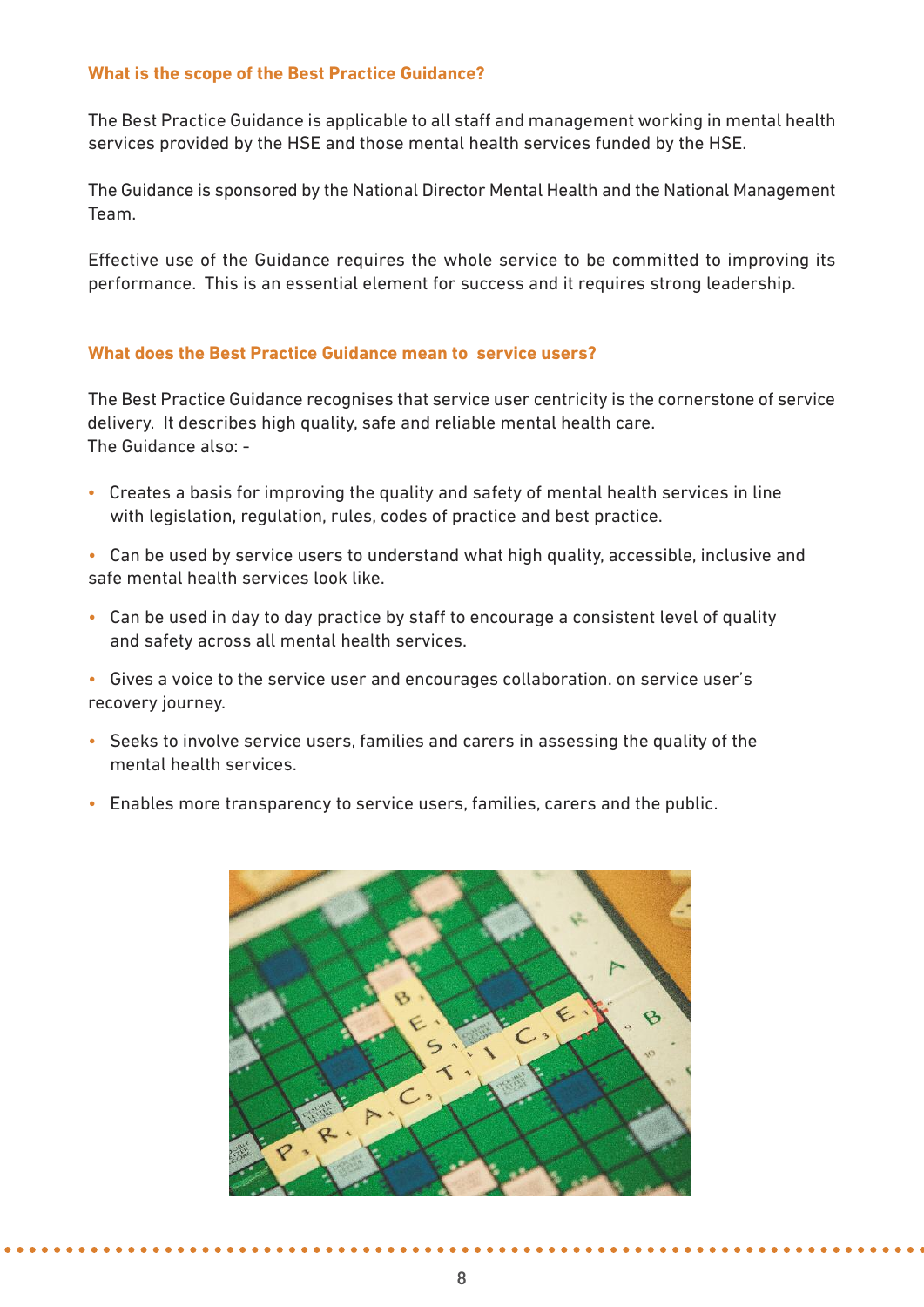## **Overview of the Best Practice Guidance:**

The Best Practice Guidance for Mental Health Services is divided into a suite of 5 themes.

| <b>Theme</b>                                        | <b>Description of Theme</b>                                                                                                                                                                                                                                                                                                    |
|-----------------------------------------------------|--------------------------------------------------------------------------------------------------------------------------------------------------------------------------------------------------------------------------------------------------------------------------------------------------------------------------------|
| <b>T1: Recovery Oriented Care</b><br>and Support    | How mental health services place adults<br>and children at the centre of what they do.<br>This includes protecting service users'<br>rights, respect for diversity, and promotion<br>of access, advocacy, connections with<br>family and community. It is about a<br>partnership approach to recovery.                         |
| <b>T2: Effective Care and Support</b>               | How mental health services deliver the<br>best possible service, to achieve the best<br>possible outcome for service users in a<br>meaningful and individualised way.                                                                                                                                                          |
| <b>T3: Safe Care and Support</b>                    | How mental health services protect<br>service users, staff and visitors from the<br>risk of harm. This involves identifying,<br>assessing and monitoring risk and taking<br>appropriate action to learn from any<br>adverse incidents.                                                                                         |
| <b>T4: Leadership, Governance</b><br>and Management | health<br>mental<br>services<br>How<br>make<br>decisions; how risks are managed; how<br>the service is governed, led and managed;<br>where accountability lies for the quality,<br>safety and satisfaction of service users, for<br>the care delivered; and how strategic,<br>regulatory and financial obligations are<br>met. |
| <b>T5: Workforce</b>                                | How mental health services plan, organise,<br>lead, train, develop, motivate and manage<br>their workforce to achieve<br>service<br>objectives for high quality, safe and<br>reliable mental health care.                                                                                                                      |

**Figure 2: Key Themes contained within the Best Practice Guidance document.**

 $\bullet$   $\bullet$   $\bullet$ 

. . . . . . . . . . . . . . . . . . . .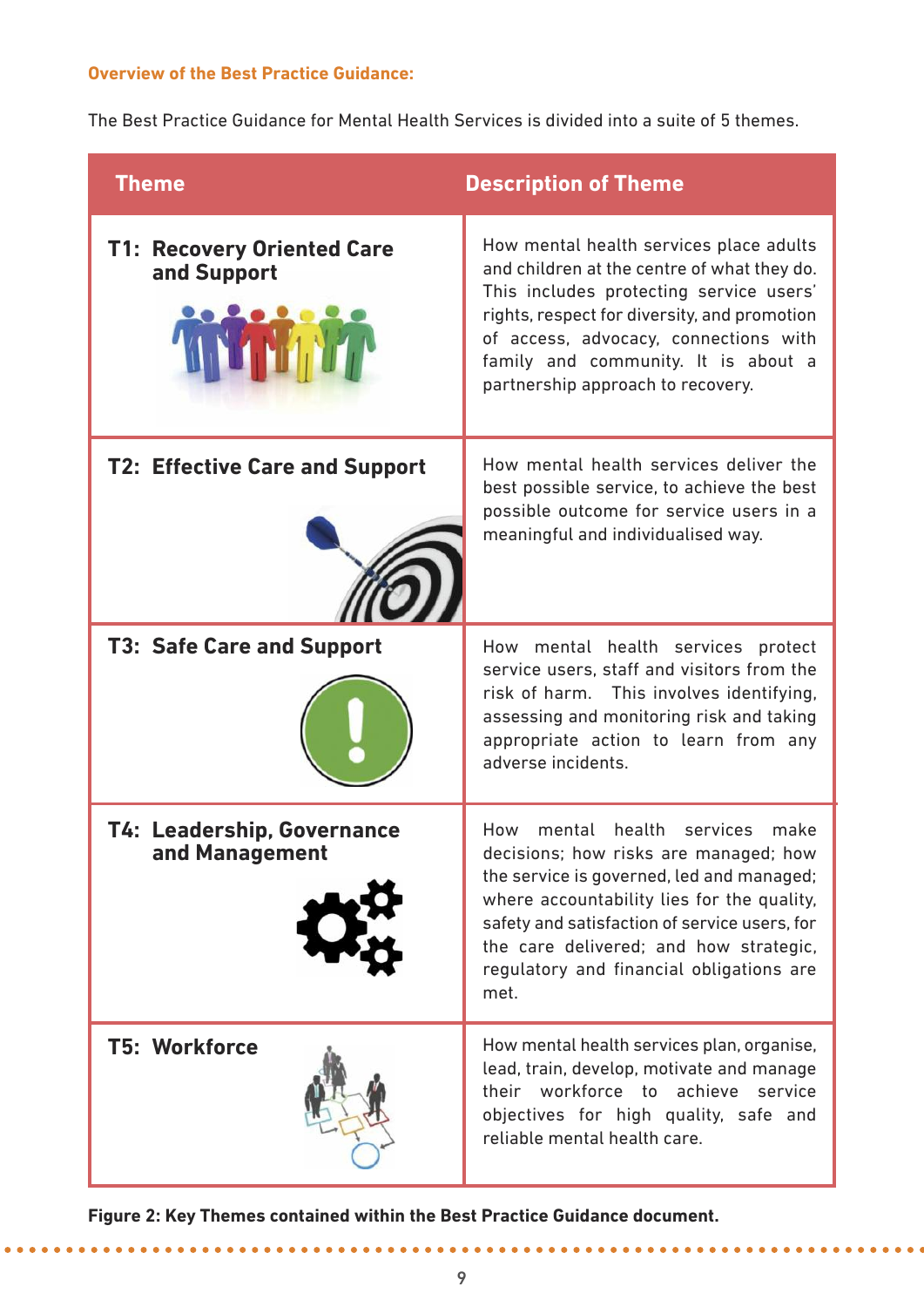# **How the Best Practice Guidance assists in identifying what is a high quality, recovery oriented, effective, safe and reliable Mental Health Service.**

The Best Practice Guidance determines what constitutes a high quality, recovery oriented, effective, safe and reliable mental health service. The Best Practice Guidance is divided into five Themes.

Each of the five **Themes** are described in terms of **Aims**. The **Aims** are supported by a number of **Indicators** and **Features**.

Each mental health service establishes a self assessment team, which assesses themselves against the features in each **Indicator**. The self assessment team then makes a decision about their level of achievement with each **Indicator**.



**Figure 3: Hierarchy of Themes, Aims, Indicators and features.**

# **Layout of the Best Practice Guidance**

- Each of the 5 themes contains a number of Aims which are statements of intent reflective of a high quality mental health service.
- Each Aim has a number of Indicators which when met, achieve this Aim.
- Each Indicator is broken down further into a number of features, which if met, demonstrate achievement with the Indicator.
- Within the indicators there are boxes which broadly summarise, at a minimum, what the policies and procedures need to include, to meet regulatory and best practice requirements.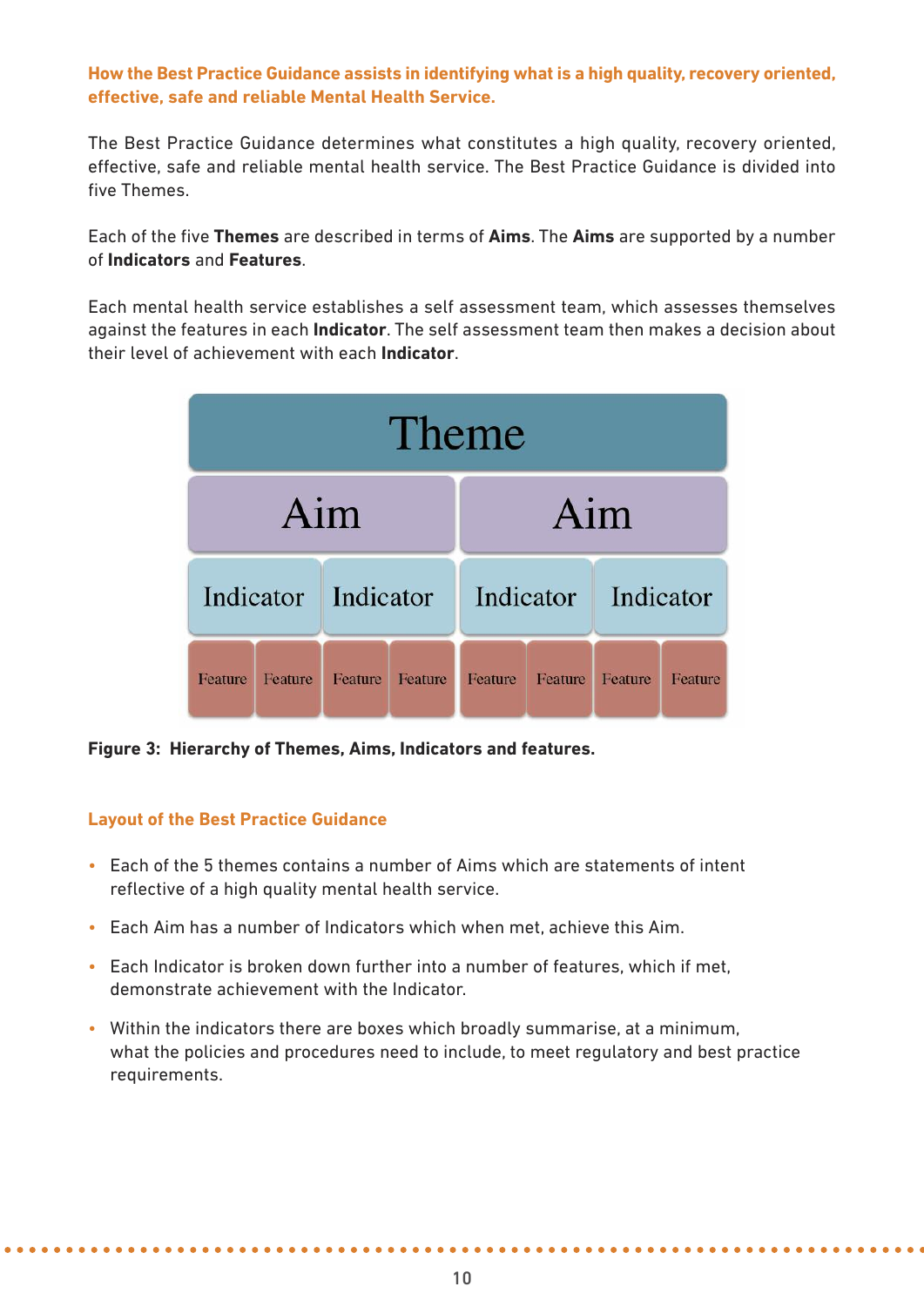In Theme 2 – *Effective Care and Support*, it is notable that in addition to the above, the Guidance includes six supporting checklists *(Appendices 1-6)* – three of the checklists *(Electro Convulsive Therapy, Mechanical Means of Bodily Restraint and Physical Restraint and Seclusion)* are developed in accordance with the Mental Health Commission Rules and Codes of Practice, and the other three checklists *(Medication Management, Environment and Infection Control)*, are based on best practice.



**Figure 4: Break down of Theme 2 (Aim 1) –Effective Care and Support**

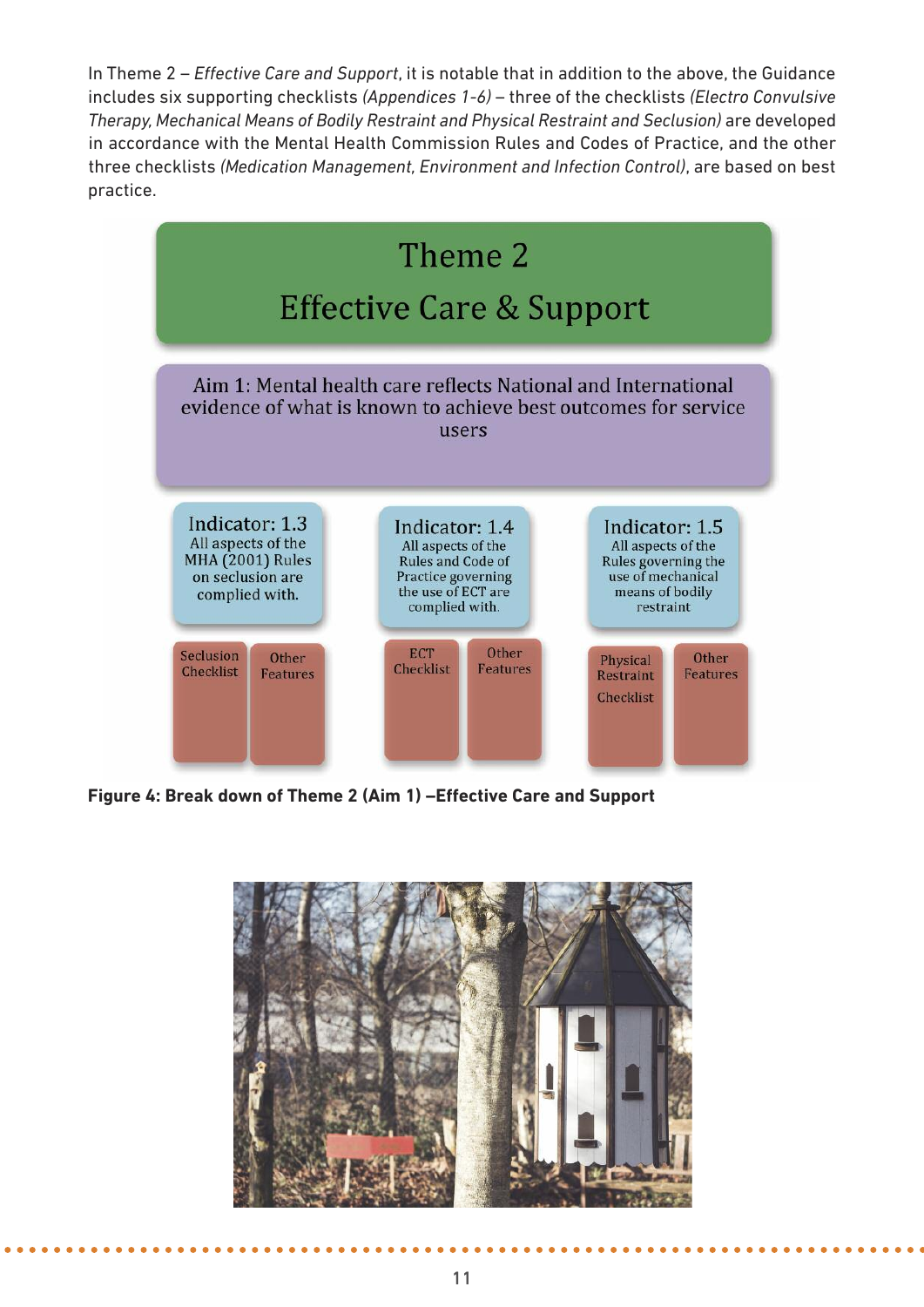### **The 5 Themes contained within the Best Practice Guidance:**

| <b>Theme 1: Recovery Oriented Care and Support</b>                                                                                                      |  |
|---------------------------------------------------------------------------------------------------------------------------------------------------------|--|
| <b>Aims</b>                                                                                                                                             |  |
| 1. The planning, design and delivery of services are informed by service users'<br>identified needs.                                                    |  |
| 2. Admissions, transfers and discharges are timely and appropriate and based on<br>service users assessed needs.                                        |  |
| 3. Service users experience care which values them, respects his/her diversity and<br>protects his/her rights.                                          |  |
| 4. Service users are enabled to participate in making informed decisions about their care.                                                              |  |
| 5. Service users' informed consent to care and treatment is obtained in accordance<br>with legislation and best available evidence.                     |  |
| 6. Service users' dignity, privacy and autonomy are respected and promoted at all<br>times.                                                             |  |
| 7. Service users complaints are responded to promptly, openly and effectively with<br>clear communication and support provided throughout this process. |  |
| 8. Mental health service users are supported in maintaining and improving their own<br>health and well-being.                                           |  |
| Thoma 2 . Effective Care and Sunnort                                                                                                                    |  |

#### **Theme 2 : Effective Care and Support**

#### **Aims**

- 1. Mental health care reflects national and international evidence of what is known to achieve best clinical outcomes for service users.
- 2. Care is planned and delivered to meet the individual service user's initial and ongoing assessed mental healthcare needs, while taking account of the needs of other service users.
- 3. Service users receive integrated care which is coordinated effectively within and between services.
- 4. All information necessary to support the provision of effective care, including information provided by the service user, is available at the point of decision making.
- 5. The mental health service is provided in a physical environment which supports the delivery of high quality, safe, reliable service provision and protects the health and welfare of service users, staff and visitors.
- 6. The effectiveness of mental health care outcomes is systematically monitored, evaluated and continuously improved.
- 7. Service users' health and well-being is supported by the mental health service's policies and procedures for medication management.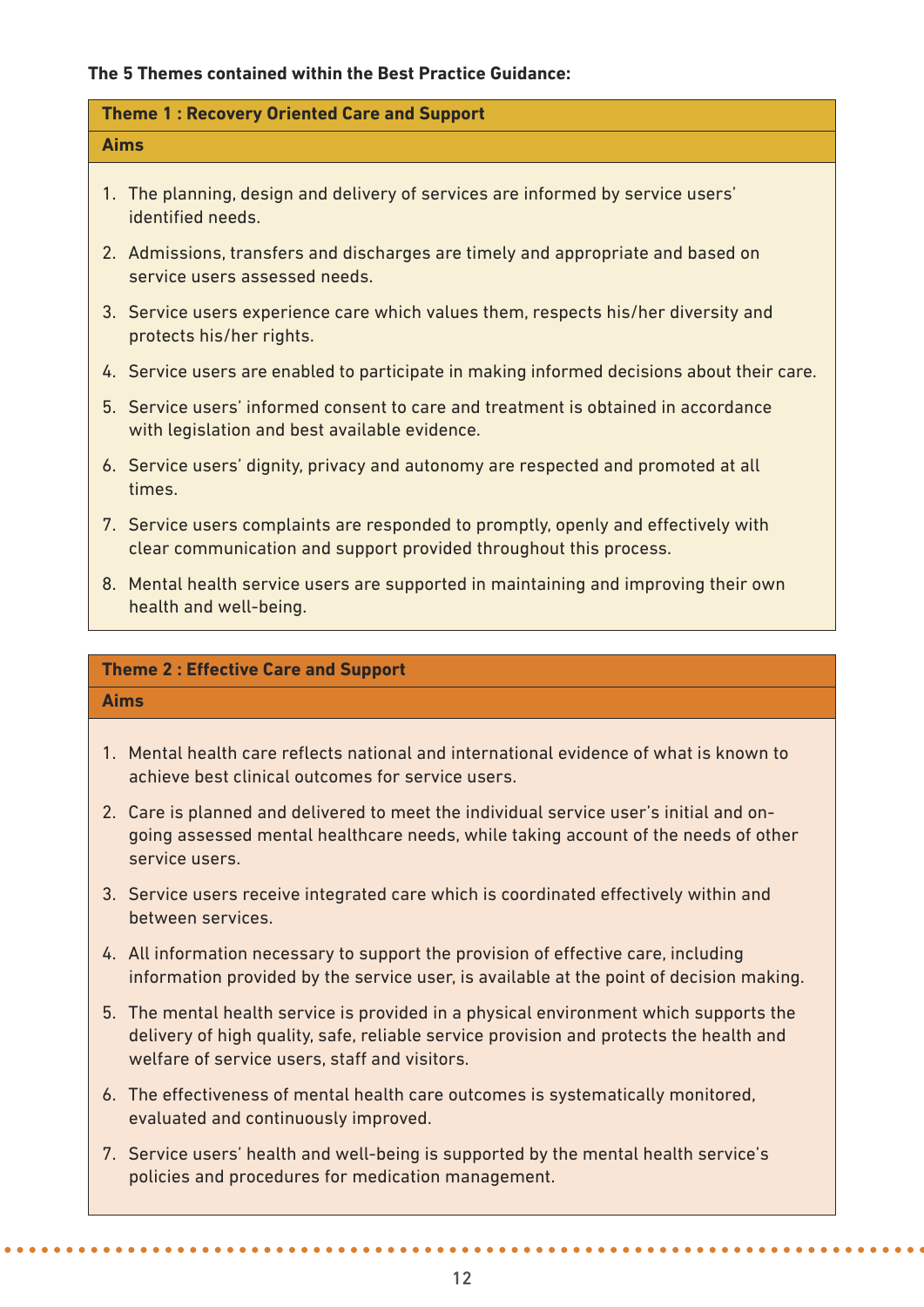#### **Theme 3 : Safe Care and Support**

#### **Aims**

- 1. The mental health service takes all reasonable measures to protect service users, staff and others from the risk of harm associated with the design and delivery of mental health services.
- 2. The mental health service gathers, monitors, and learns from information relevant to the provision of safe services and actively promotes learning both internally and externally.
- 3. The mental health service effectively identifies, manages, responds to and reports on service user safety incidents.
- 4. The mental health service ensures all reasonable measures are taken to protect service users from all forms of abuse.
- 5. Effective Fire Safety Management Systems are in place and in accordance with legislative requirements including Fire Services Acts, 1981 & 2003; Safety, Health and Welfare at Work Act, 2005 and Building Control Acts 1990 & 2007 and other relevant legislation.

#### **Theme 4 : Leadership, Governance and Management**

#### **Aims**

- 1. The mental health service has clear accountability arrangements in place to achieve the delivery of high quality, safe and reliable services.
- 2. The mental health service has formalised governance arrangements for assuring the planning and delivery of high quality, recovery oriented, safe and reliable services.
- 3. Each mental health service/ team maintains a publicly available Statement of Purpose that accurately describes the services provided, including how and where they are provided. The statement of purpose is communicated in an accessible format to all stakeholders, including service users.
- 4. The mental health service has systematic monitoring arrangements for identifying and acting on opportunities to continually improve the quality, safety and reliability of mental health services, which are in compliance with relevant legislation, national standards, best practice and any service level arrangements.
- 5. The mental health service has effective management arrangements to support and promote the delivery of high quality, safe, reliable and recovery oriented services.
- 6. Managers at all levels in the mental health service promote and strengthen a culture of quality and safety throughout the service.